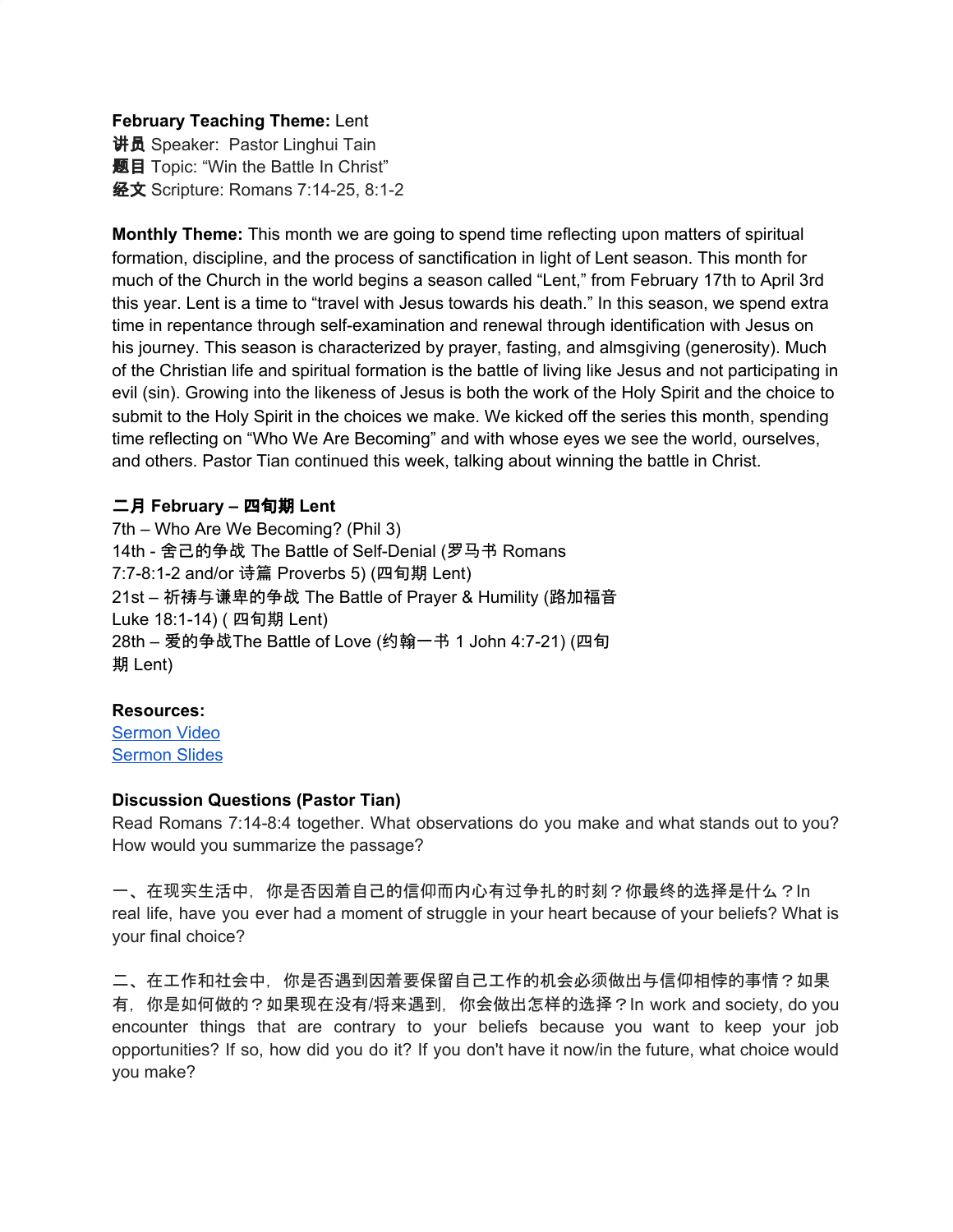三、基督徒得胜的秘诀是什么?如何理解"靠着我们的主耶稣就能脱离了"?What is the secret of Christian victory? How to understand "We can be freed by our Lord Jesus"?

四、如何理解"圣灵的律在基督耶稣里释放了我"这句话?现实生活中,圣灵常是通过什么光照和 引导我们? How to understand the sentence "The law of the Holy Spirit released me in Christ Jesus"? In real life, how does the Holy Spirit illuminate and guide us?

# **Sermon Summary (Elder Yin)** 在基督里得胜

田传道2月14日

"我们原晓得律法是属乎灵的,但我是属乎肉体的,是已经卖给罪了。 因为我所做的,我自 己不明白;我所愿意的,我并不做;我所恨恶的,我倒去做。 若我所做的,是我所不愿意 的,我就应承律法是善的。 既是这样,就不是我做的,乃是住在我里头的罪做的。 我也知 道,在我里头,就是我肉体之中,没有良善。因为,立志为善由得我,只是行出来由不得 我。 故此,我所愿意的善,我反不做;我所不愿意的恶,我倒去做。 若我去做所不愿意做 的,就不是我做的,乃是住在我里头的罪做的。 我觉得有个律,就是我愿意为善的时候, 便有恶与我同在。 因为按着我里面的意思, 我是喜欢 神的律; 但我觉得肢体中另有个 律和我心中的律交战,把我掳去,叫我附从那肢体中犯罪的律。 我真是苦啊!谁能救我脱 离这取死的身体呢? 感谢 神, 靠着我们的主耶稣基督 就能脱离了 。这样看来, 我以内 心顺服 神的律,我肉体却顺服罪的律了。"

罗马书 7:14-25

"如今,那些在基督耶稣里的就不定罪了。 因为赐生命 圣 灵的律,在基督耶稣里释放了我 ,使我脱离罪和死的律了。"

罗马书 8:1-2

电影〈神已死了〉,josh 拒绝签字说神已经死了。很多人签字。有人把神的英文是签是小 g。为什么有基督徒也签,因为屈服于社会的影响。外界的影响对我们的影响很大。基督徒 在这世界上有很多的争战。

一,成圣路上的争战

亚裔美藉还是有以前文化的影响。在基督主里有得救,新生命。但还有旧生命的影响。时 常影响我们的生活是内在的争战。有人信主后改变了,不再看色情网站。但争扎得厉害。 两个律,罗7:21-23:"我觉得有个律,就是我愿意为善的时候,便有恶与我同在。 因为 按着我里面的意思 ,我是喜欢 神的律 ;但我觉得肢体中另有个律和我心中的律交战,把 我掳去,叫我附从那肢体中犯罪的律。"

其实来主日崇拜也有属灵的争战。有来教会前的争吵。撒旦建诱惑我们,把问题归在外界 环境或者他人。

-家庭中争战,有关书⊠你心归我〉,夫妻争吵。心灵不要被世俗束缚而要被圣灵充满。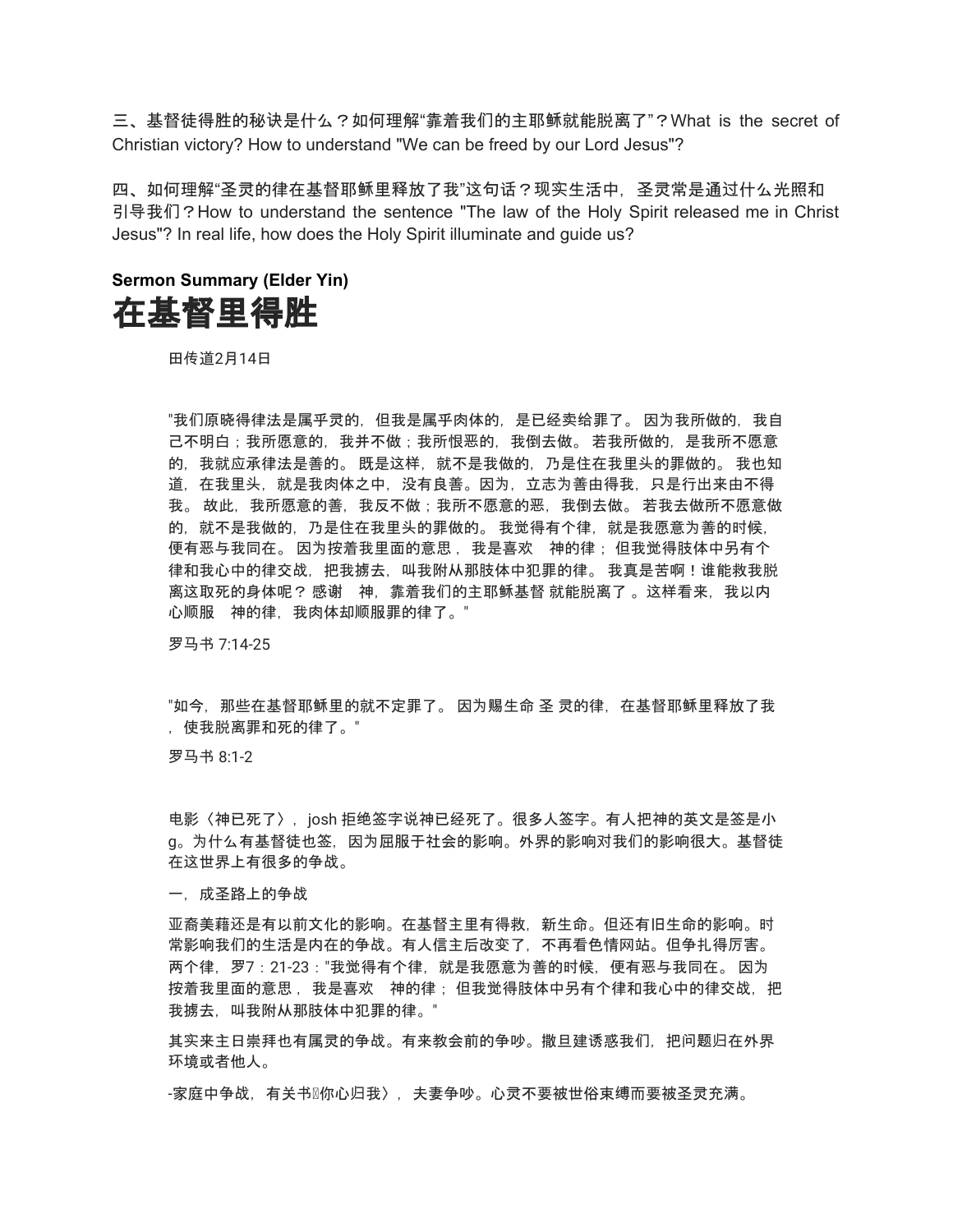-教会中争战,是属灵的家,为小事吵,虽知道不应这样做,应该有爱合一,但还是争吵

-社会中的争战,这世界不会给我平安喜乐的。罗马帝国对基督徒迫害。中国共产党迫害基 督教,美国也有某种程度的迫害。

-属灵中的争战,其实是内心中的争战,表面上看为政治,环境,他人,背后是魔鬼的工 作。吸引我们注重自己的价值观念理念,是撒旦的工作。不是弟兄姐妹的争战。

二,在基督里得胜的秘诀

保罗没要我们逃脱,隐士苦行生。而是罗7:25:"感谢 神,靠着我们的主耶稣基督 就能 脱离了 。......。"

我们需要过得胜的生活。靠基督过得胜的生活,答案如何能做?

罗8:1-2:"如今,那些在基督耶稣里的就不定罪了。 因为赐生命 圣 灵的律,在基督耶稣 里释放了我,使我脱离罪和死的律了。"

为什么不能过成圣的生活?因为没有在基督里。怎样能在基督里?需要基本功,圣经和祷 告,与神建立关系。上帝的话是灵,通过理解神的话语,了解神的旨意。多少时候我们读 经还是欠缺。为电视机作神(也许是电脑,手机)手机时间远过祷告读经的时间,这就是 不能得神的力,不是神不帮我们而是我们不给神机会。出于神的话语没有一句不带能力的 ,我们需要悔改。给神时间,祂可对我们讲话。

总结:新的挑战,为上帝来争战,为我们和神建立关系,15分钟一天读三章经文,

Win the battle in Christ

Romans 7::14-25, 8:1-2

Happy Chinese New Year and happy Valentine's Day!

Sacrifice and battle

Pastor Peter's evening family devotion and movie time. Lately they saw "God is not dead" the pressure of signing a statement to deny the existence of God, Josh was under pressure, he had to prove that God is not dead. The movie touched pastor Peter's daughter. She prayed much longer prayer the next day

In the movie other Christians at the class, knew what's wrong and right, yet bend the truth, signed the statement.

How to handle the pressure like this?

Surrender?

1. The battle of sanctification

Not smooth sailing after believe Jesus.

In Christ we have new life, in status we are saved , not under the law of sin, yet still live in a world full of temptation, old personalities and habits still impact our life today.

(1)The internal battle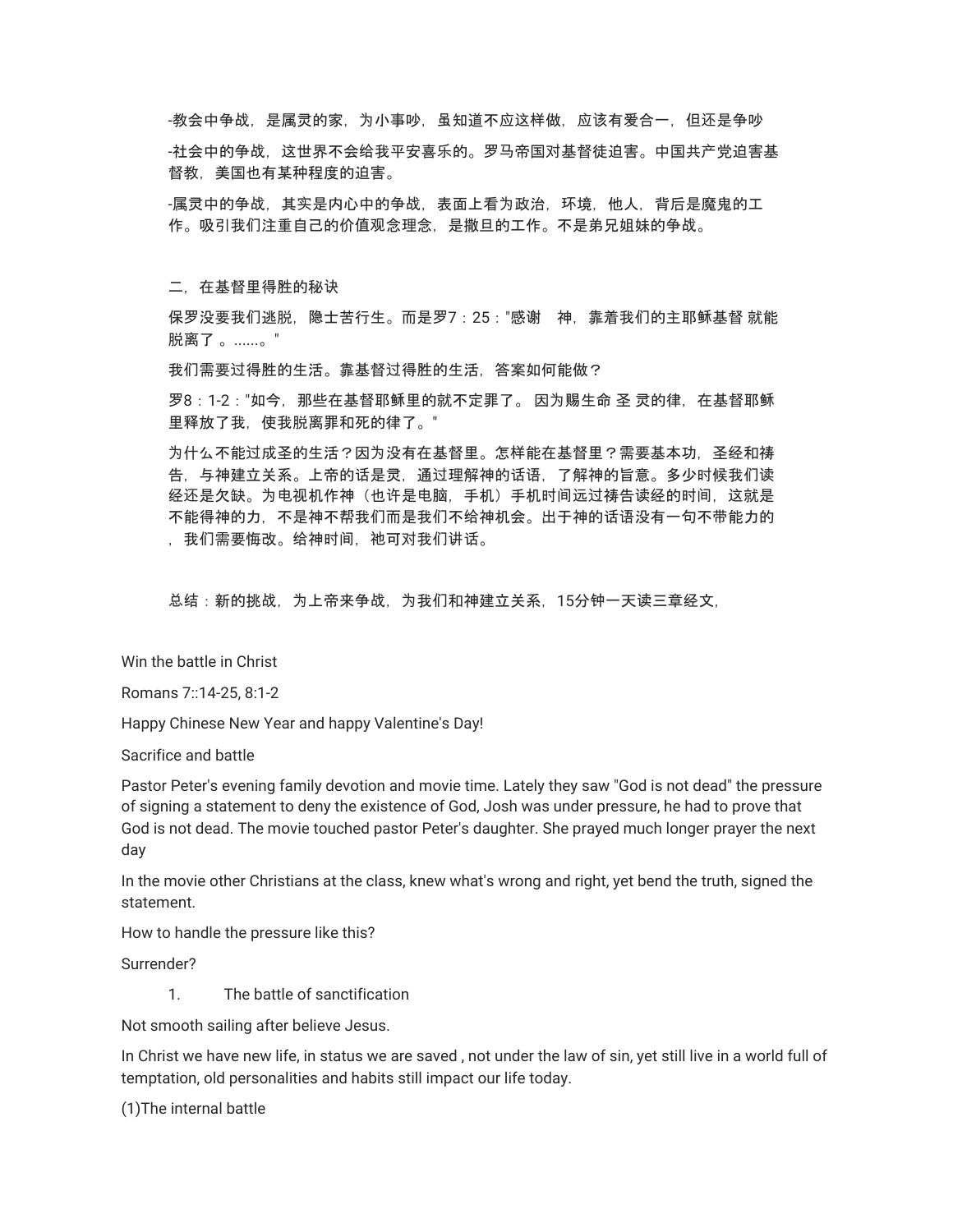Exp of watch pornography

Romans 7:21-23 although I want to be good, evil inside of me battle with me, waging war against the law, making me a prisoner of the law of sin

Every time we go to church, is a spiritual battle. God is real, Satan is real too. Blame our environment and others

(2)Battle in our family

Book of Give me your heart.

Man and woman deal with conflict differently. The battles stay in our hearts. Get a person's heart, you get his mind

Guide your heart by God's words

When we argue, our personal wants go above God's words, we don't even want to pray because as soon as we knee down, the HS would point out our sins!

(3)The battles inside the church

Our spiritual home, a place to grow up together. Conflicts are unavoidable. We should love each other, as brothers and sisters

(4)Battles in society

Jesus pray for Father's protection for the disciples. We don't belong to this world, so don't expect comfort from it

Persecution of Christians during Roman ruling

In mainland China, persecution, church taken down

In US we also have persecution, like the movie "God is not dead"

Teacher got suspended, just because mentioning Jesus's name

(5)Spiritual Battles

Ephesians 6:12 battle with Satan

On the surface, we battle w different points of view, in fact, Satan is behind all. He used that to attack us, let us focus on our own hurts, our own desires. Prevent from loving God

2. Secrets of victory in Christ 7:24-25

Not by avoid the crowd, self-saving, but by depending on God's grace.

Not by depriving ourselves,

HS continuously leads us to live a holy life

Romans 8:1-2 no condemnation in Christ Jesus, set free from the law of sin and death.

Through god's words, the Bible, God guides our life

John 6:63 God's words give life

Satan often trick us to remove God's words from our mind

New psalms 23